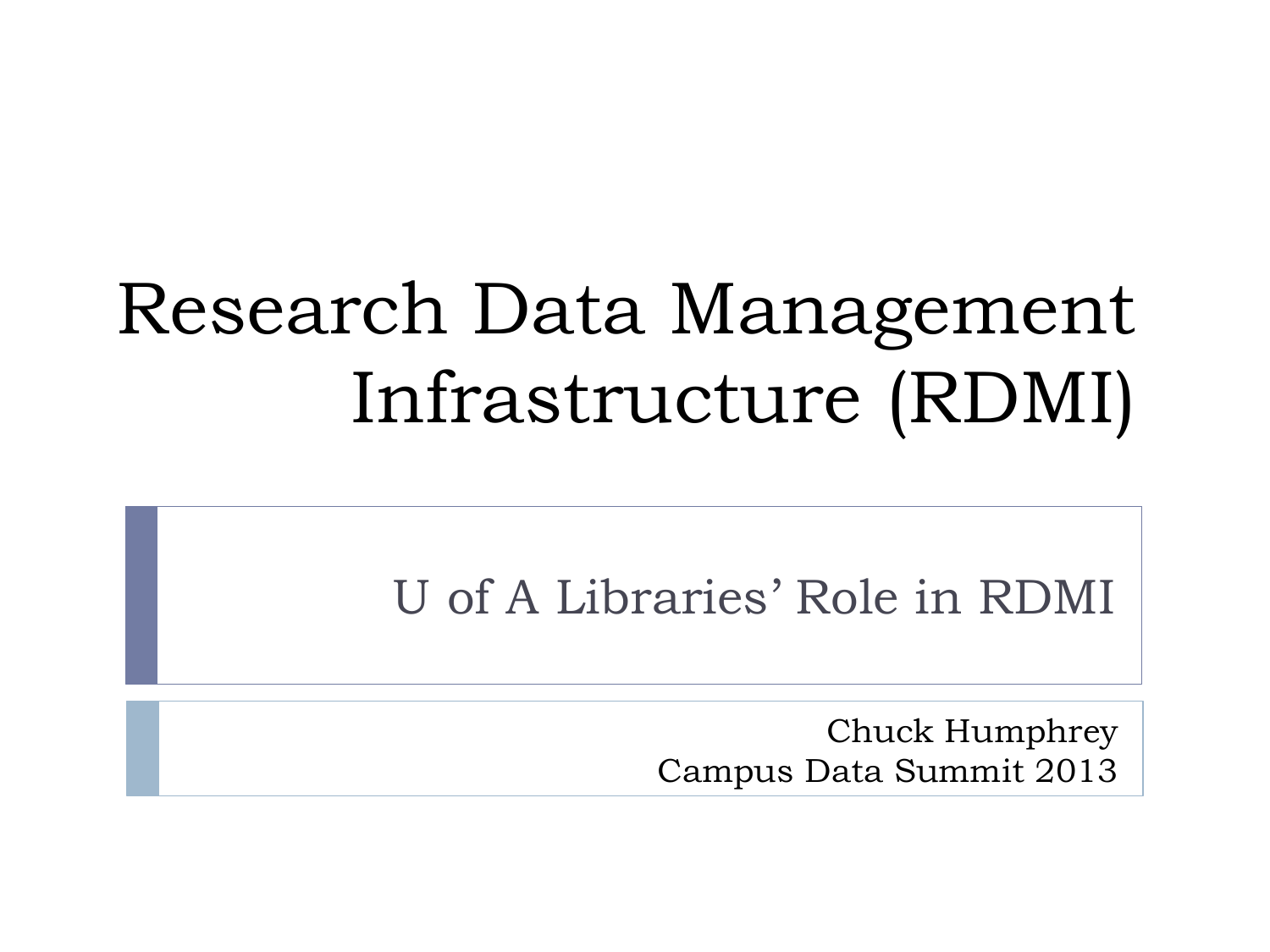### Definitions

- e-Science is computationally intensive science that is carried out in highly distributed network environments, or science that uses immense data sets that require grid computing; the term sometimes includes technologies that enable distributed collaboration. (Source: Wikipedia)
- ▶ Cyberinfrastructure is the set of organizational practices, technical infrastructure and social norms that collectively provide for the smooth operation of scientific work at a distance. (Source: [Understanding Infrastructure:](http://deepblue.lib.umich.edu/bitstream/handle/2027.42/49353/UnderstandingInfrastructure2007.pdf?sequence=3) Dynamics, Tensions, and Designs)
- ▶ Research Data Management Infrastructure is the mix of technology, services, and expertise organized locally or globally to support research data activities across the research lifecycle. (Source: [Preserving Research Data in Canada\)](http://preservingresearchdataincanada.net/category/rdmi-1/)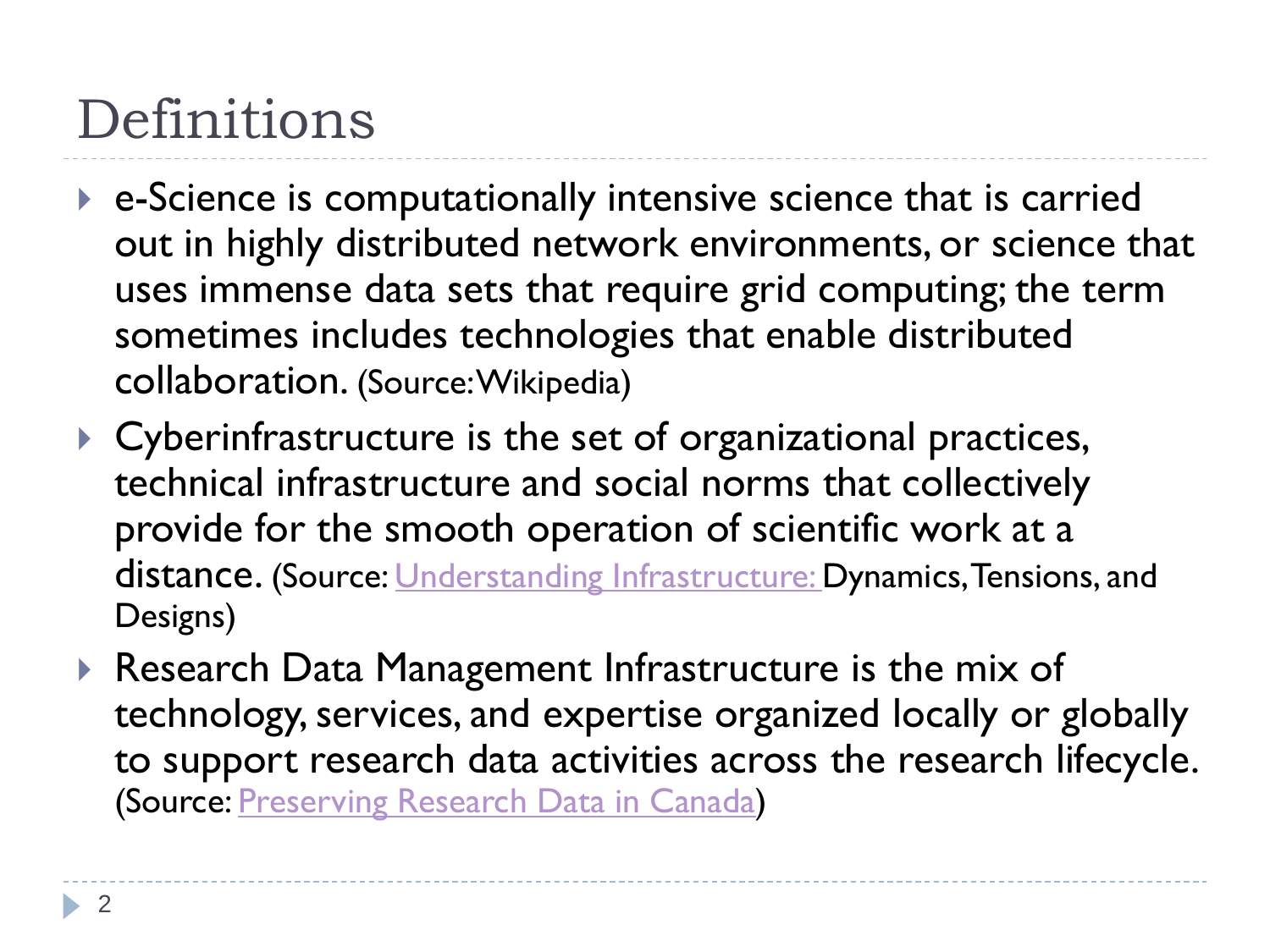### RDMI

- ▶ technology, services, and expertise
- ▶ organized locally or globally
- to support research data activities
- ▶ across the research lifecycle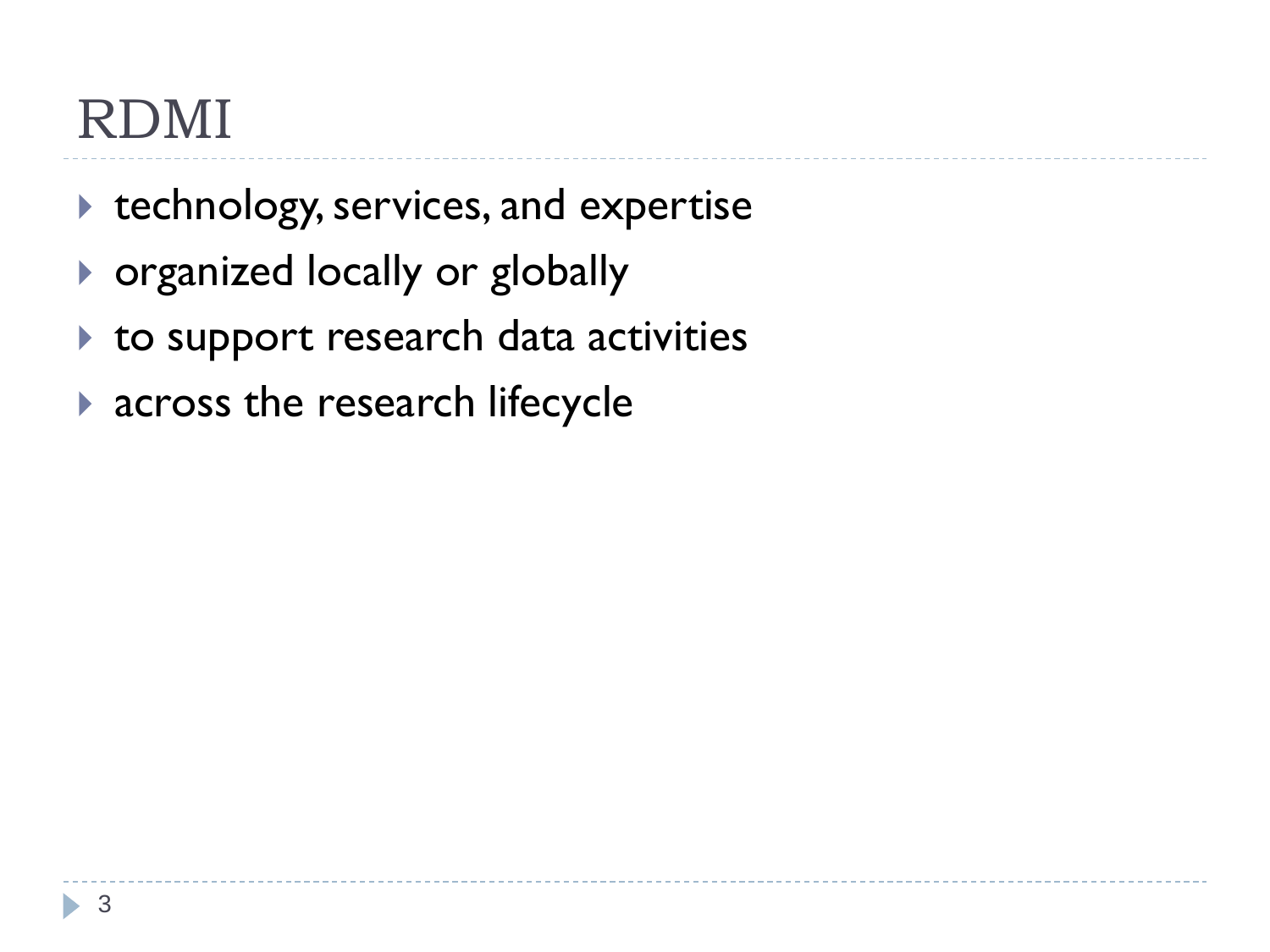# Project-level Research Lifecycle



4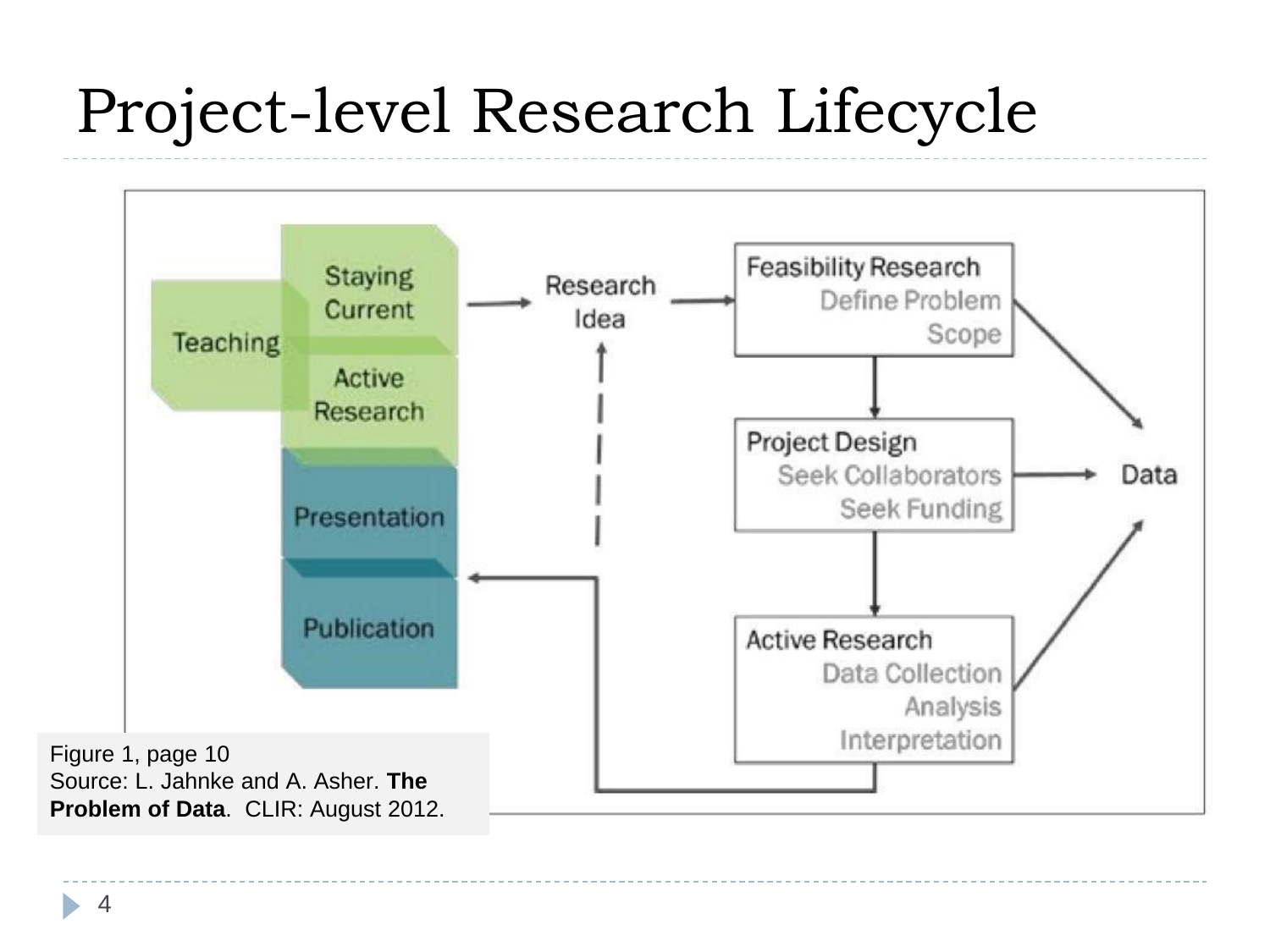# Institutional Research Lifecycle

#### **Research Data Management Interventions**



Paul Jefferys. **Data Management at Oxford**. March 2012.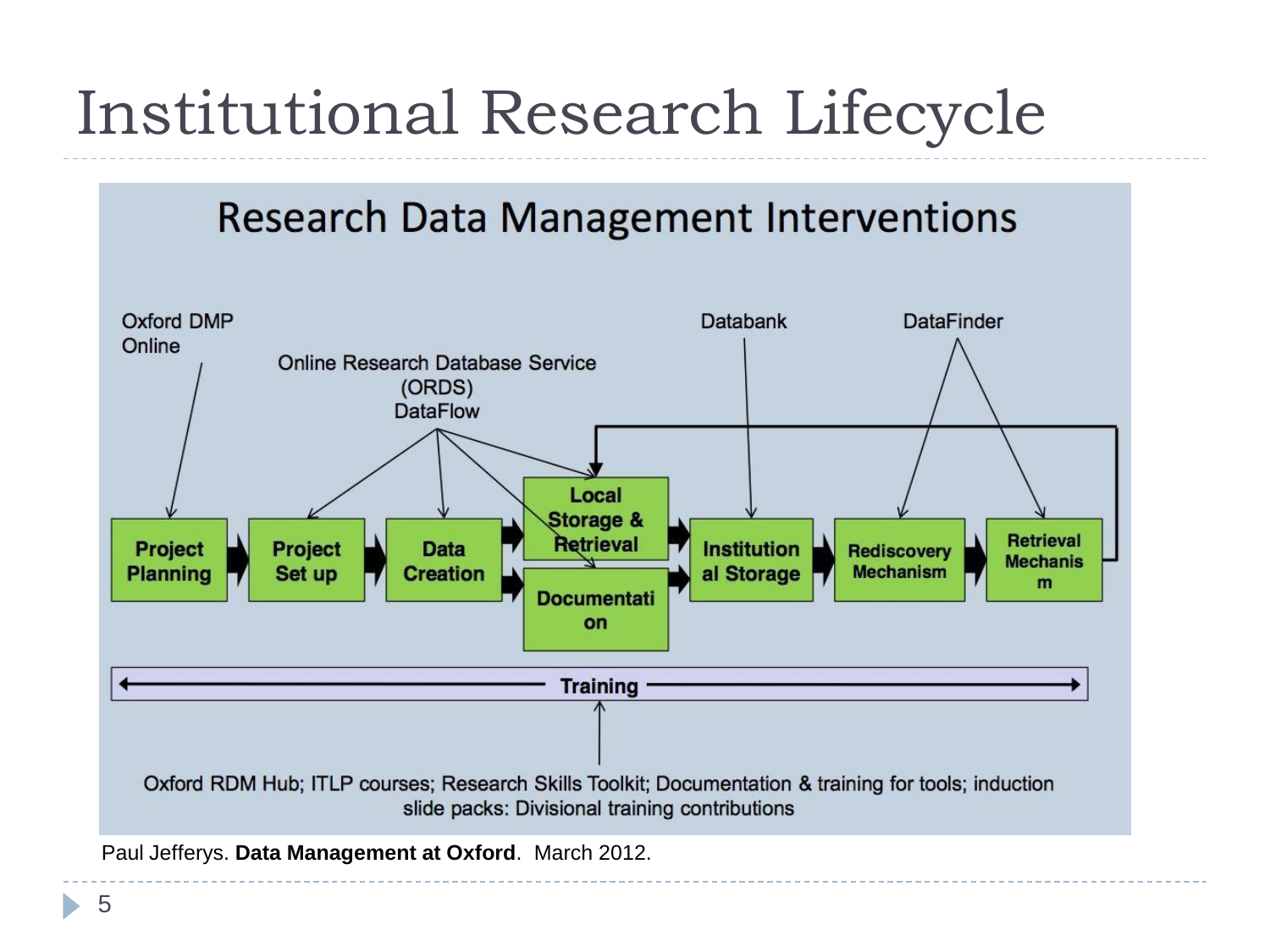# Data Curation Tools and Processes

### Dataverse

- Dissemination platform
- Project-level file management
- ▶ Staging platform

### ▶ UAL, UBC, SFU, and Artefactual joint project

- Adding research data functionality to Archivematica
	- ▶ Format policy registry
	- Manual normalization workflow
	- ▶ AIP design for research data
		- $\Box$  Datasets and their relationships, including parent-child structures

#### **Nesstar**

Data "publishing" platform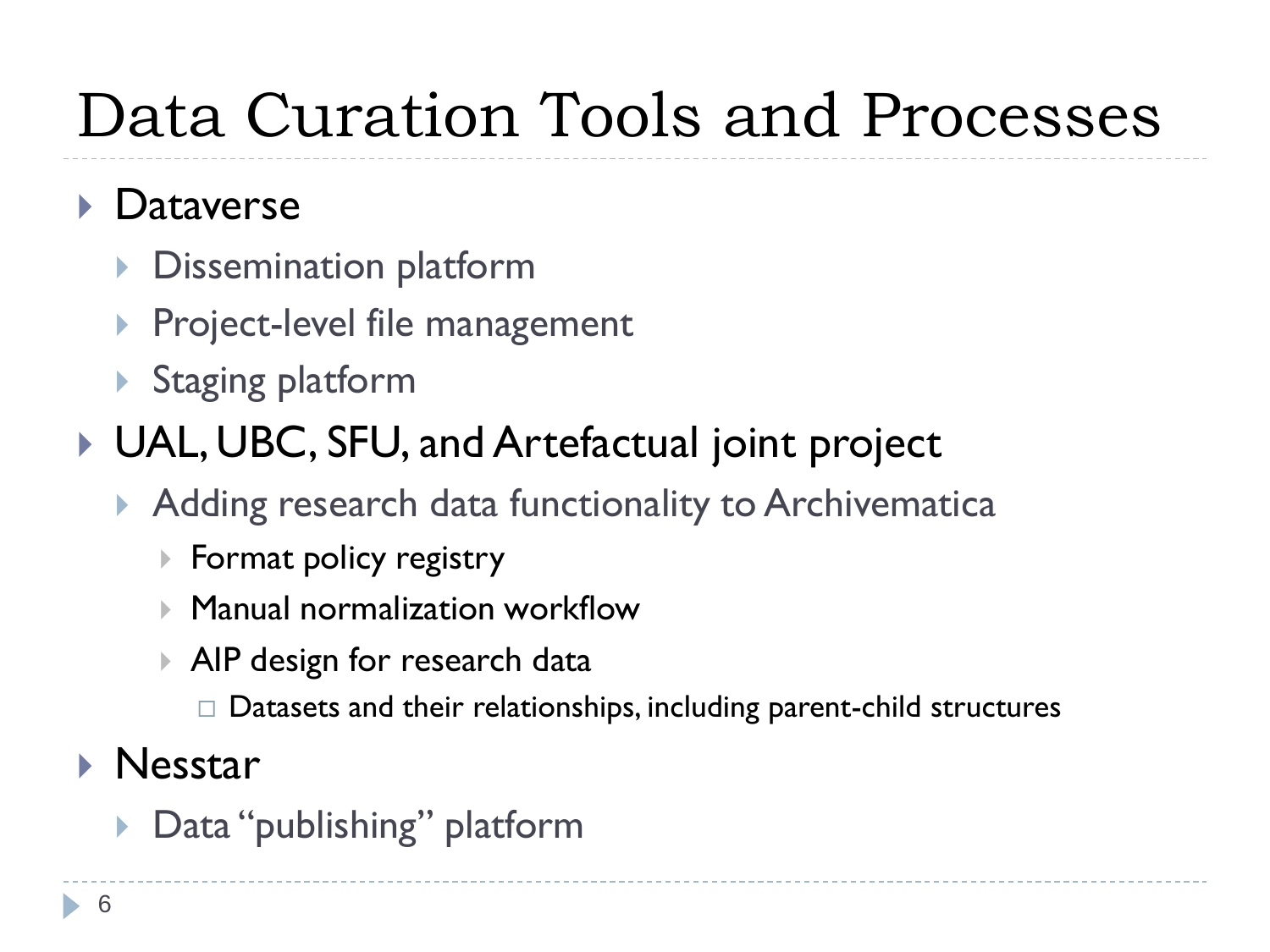### Data Curation Infrastructure

#### **Canadian Polar Data Network (CPDN) OAIS Model**

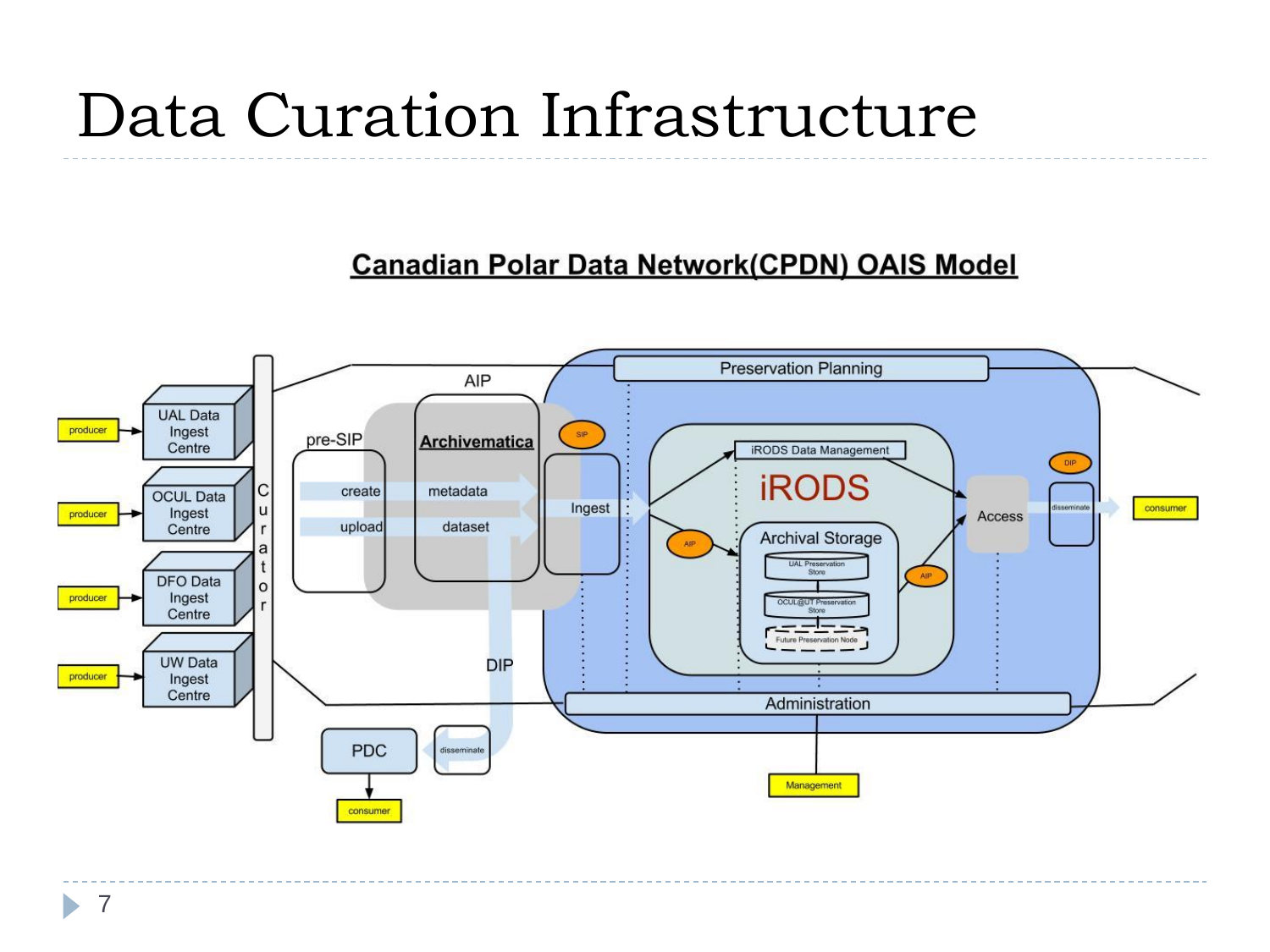### Data Curation Services

#### ▶ Advise on data-related activities in the research lifecycle

- Data management plan in grant applications
- Data management practices that best facilitate data sharing and deposit for preservation
- **Metadata standards and the production of metadata**
- Best practices for managing sensitive data
- ▶ Options for disseminating data
- ▶ Options for depositing data
- ▶ Data preservation services
- Data dissemination services